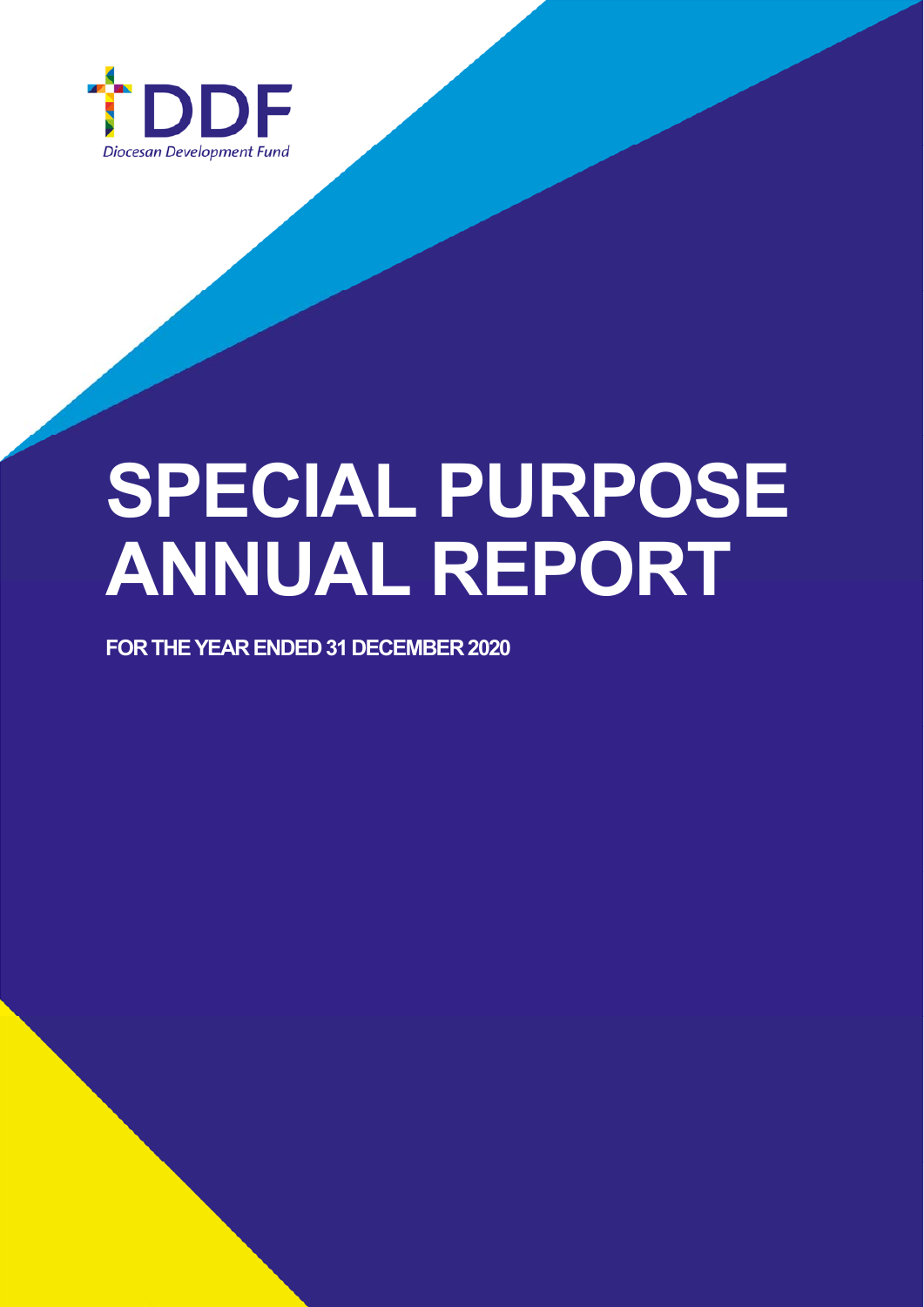# **TABLE OF CONTENTS**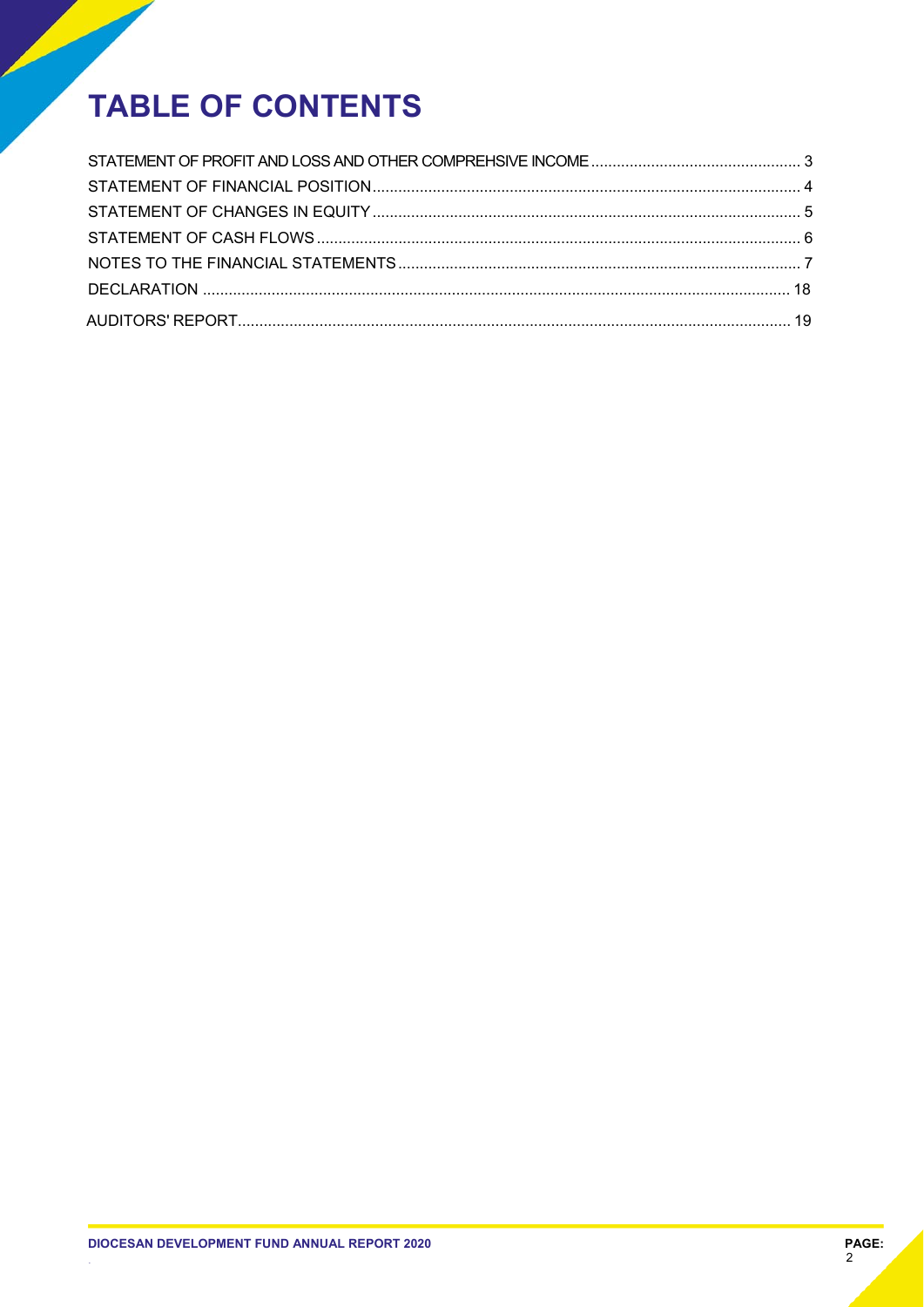# **STATEMENT OF PROFIT AND LOSS AND OTHER COMPREHSIVE INCOME**

#### **FOR THE YEAR ENDED 31 DECEMBER 2020**

|                                                         |      | 2020          | 2019        |
|---------------------------------------------------------|------|---------------|-------------|
|                                                         | Note | S             | \$          |
| Revenue from continuing operations                      | 3    | 6,686,225     | 8,806,593   |
| Other income:                                           |      |               |             |
| Net gain/(loss) on investments designated as fair value |      |               |             |
| through profit or loss                                  | 4    | 1,110,408     | 2,725,706   |
| Sundry income                                           | 4    | 459,590       | 1,174       |
| <b>Expenses:</b>                                        |      |               |             |
| Administration                                          | 5    | (567, 953)    | (521, 305)  |
| General                                                 | 6    | (56, 230)     | (13,080)    |
| Investment management fee                               | 7    | (178, 654)    | (142, 269)  |
| Finance costs                                           | 8    | (1, 395, 763) | (3,097,031) |
| Profit before income tax                                |      | 6,057,623     | 7,759,788   |
| Income tax expense                                      |      |               |             |
| Profit after income tax                                 |      | 6,057,623     | 7,759,788   |
| Other comprehensive income for the year                 |      |               |             |
| Total comprehensive income for the year                 |      | 6,057,623     | 7,759,788   |

The accompanying notes form part of these financial statements.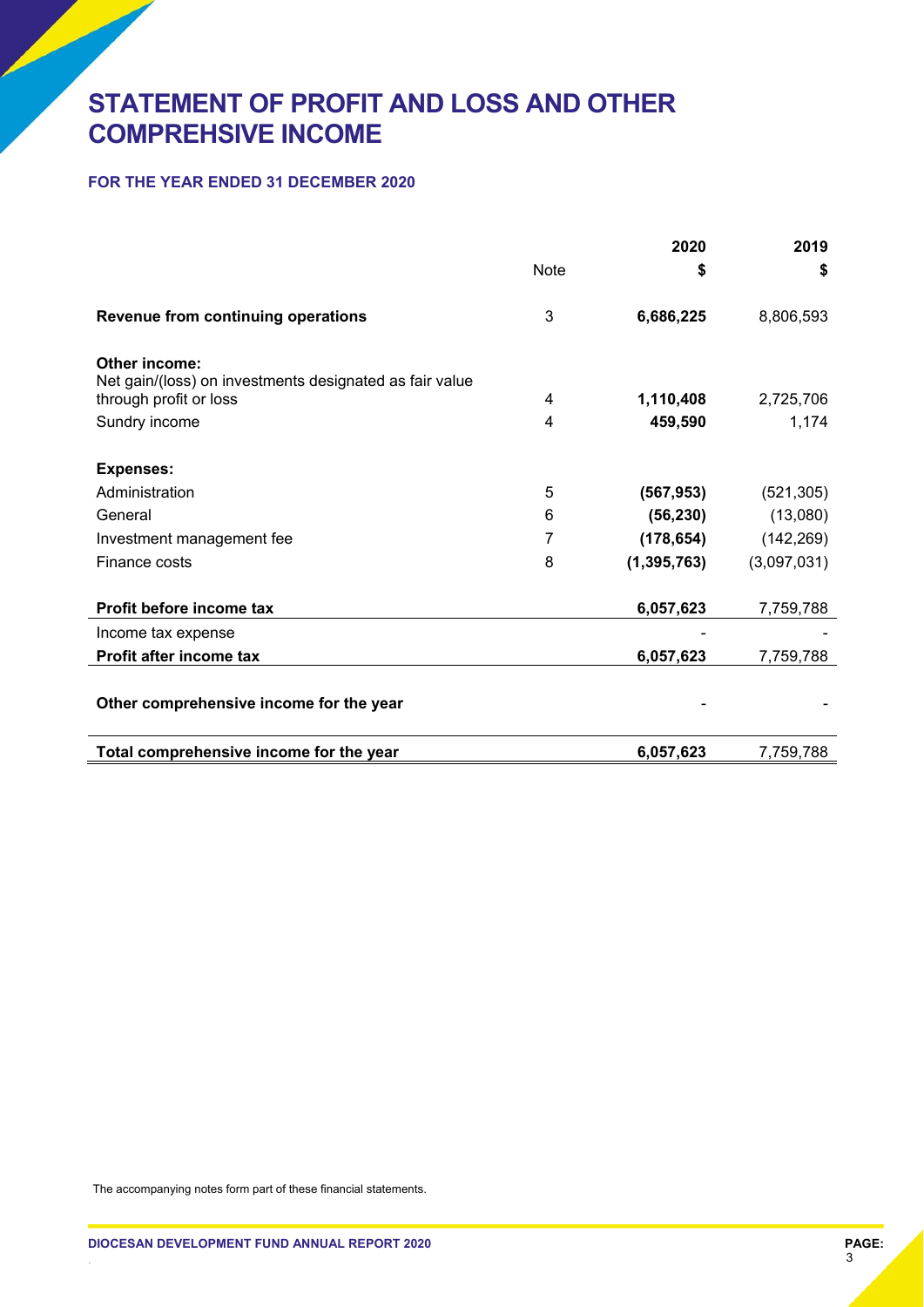# **STATEMENT OF FINANCIAL POSITION**

#### **AS AT 31 DECEMBER 2020**

|                                      |             | 2020        | 2019        |
|--------------------------------------|-------------|-------------|-------------|
|                                      | <b>Note</b> | S           | \$          |
| <b>ASSETS</b>                        |             |             |             |
| <b>Current assets</b>                |             |             |             |
| Cash and cash equivalents            | 9           | 16,141,350  | 13,168,958  |
| Receivables                          | 10          | 718,925     | 675,793     |
| Loans                                | 11          | 8,449,965   | 7,239,630   |
| Investments                          | 11          | 106,073,925 | 107,483,993 |
| Other assets                         | 12          | 2,826       | 3,517       |
| <b>Total current assets</b>          |             | 131,386,991 | 128,571,891 |
| <b>Non-current assets</b>            |             |             |             |
| Loans                                | 13          | 54,213,291  | 63,562,130  |
| Investments                          | 14          | 49,912,902  | 54,693,358  |
|                                      |             |             |             |
| <b>Total non-current assets</b>      |             | 104,126,193 | 118,255,488 |
| <b>Total assets</b>                  |             | 235,513,184 | 246,827,379 |
| <b>LIABILITIES</b>                   |             |             |             |
| <b>Current liabilities</b>           |             |             |             |
| Payables                             | 15          | 69,358      | 45,852      |
| Provisions                           | 16          | 99,556      | 81,283      |
| <b>Customer funds</b>                |             | 219,396,487 | 233,121,496 |
| <b>Total current liabilities</b>     |             | 219,565,401 | 233,248,631 |
| <b>Non-current liabilities</b>       |             |             |             |
| Provisions                           | 17          | 815         | 110         |
| <b>Total non-current liabilities</b> |             | 815         | 110         |
| <b>Total liabilities</b>             |             | 219,566,216 | 233,248,741 |
|                                      |             |             |             |
| <b>Net assets</b>                    |             | 15,946,969  | 13,578,638  |
| <b>EQUITY</b>                        |             |             |             |
| Retained earnings                    | 18          | 15,946,969  | 13,578,638  |
| <b>Total equity</b>                  |             | 15,946,969  | 13,578,638  |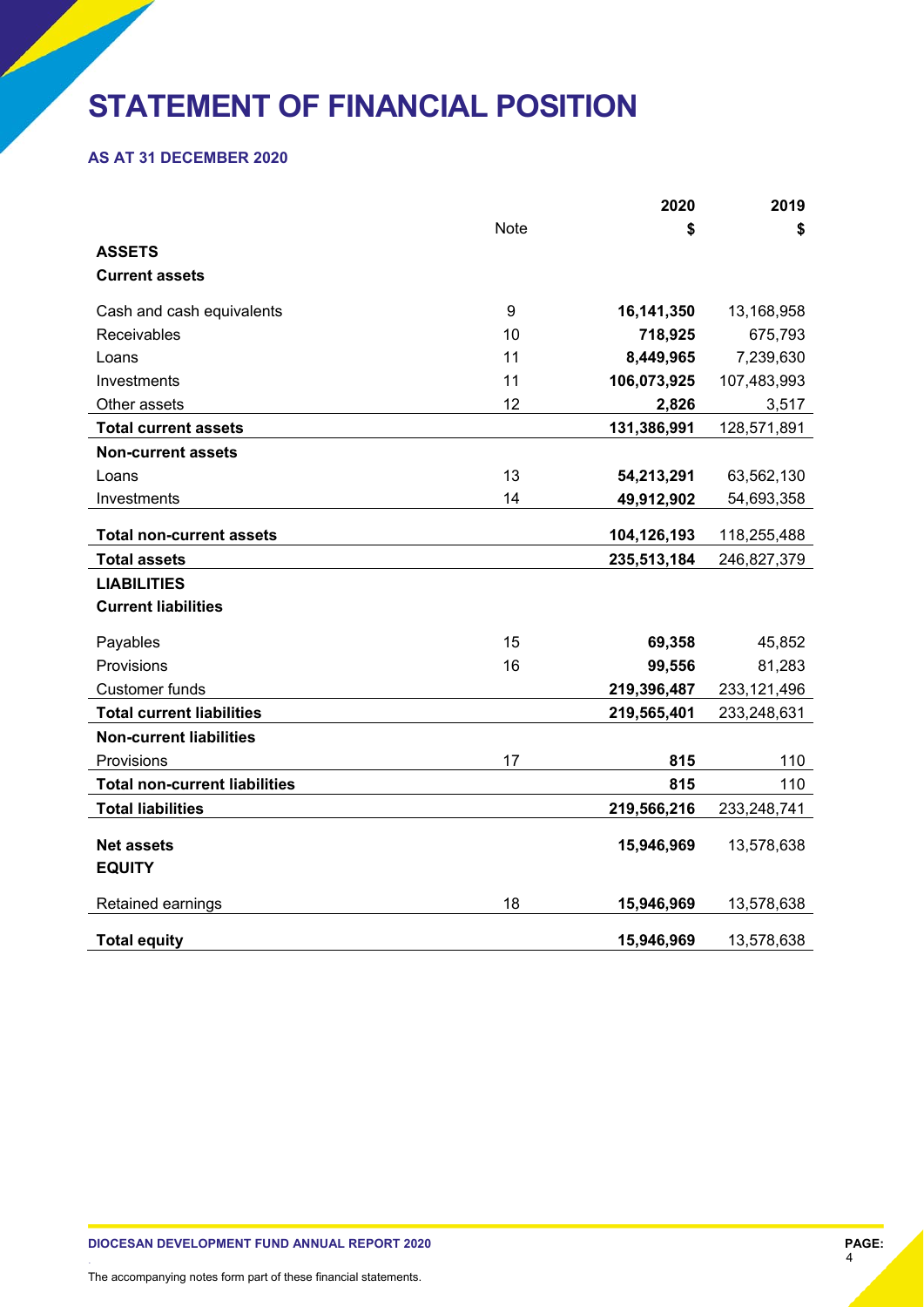# **STATEMENT OF CHANGES IN EQUITY**

#### **FOR THE YEAR ENDED 31 DECEMBER 2020**

|                                                      | Note | 2020        | 2019        |
|------------------------------------------------------|------|-------------|-------------|
|                                                      |      | \$          | \$          |
| Total equity at the beginning of the financial year  | 18   | 13,578,638  | 9,508,142   |
| Profit for the year                                  |      | 6,057,623   | 7,759,788   |
| Distribution to the Roman Catholic Trust Corporation |      | (3,689,292) | (3,689,292) |
| Total recognised income for the year                 |      | 2,368,331   | 4,070,496   |
|                                                      |      |             |             |
| Total equity at the end of the financial year        | 18   | 15,946,969  | 13,578,638  |

The accompanying notes form part of these financial statements.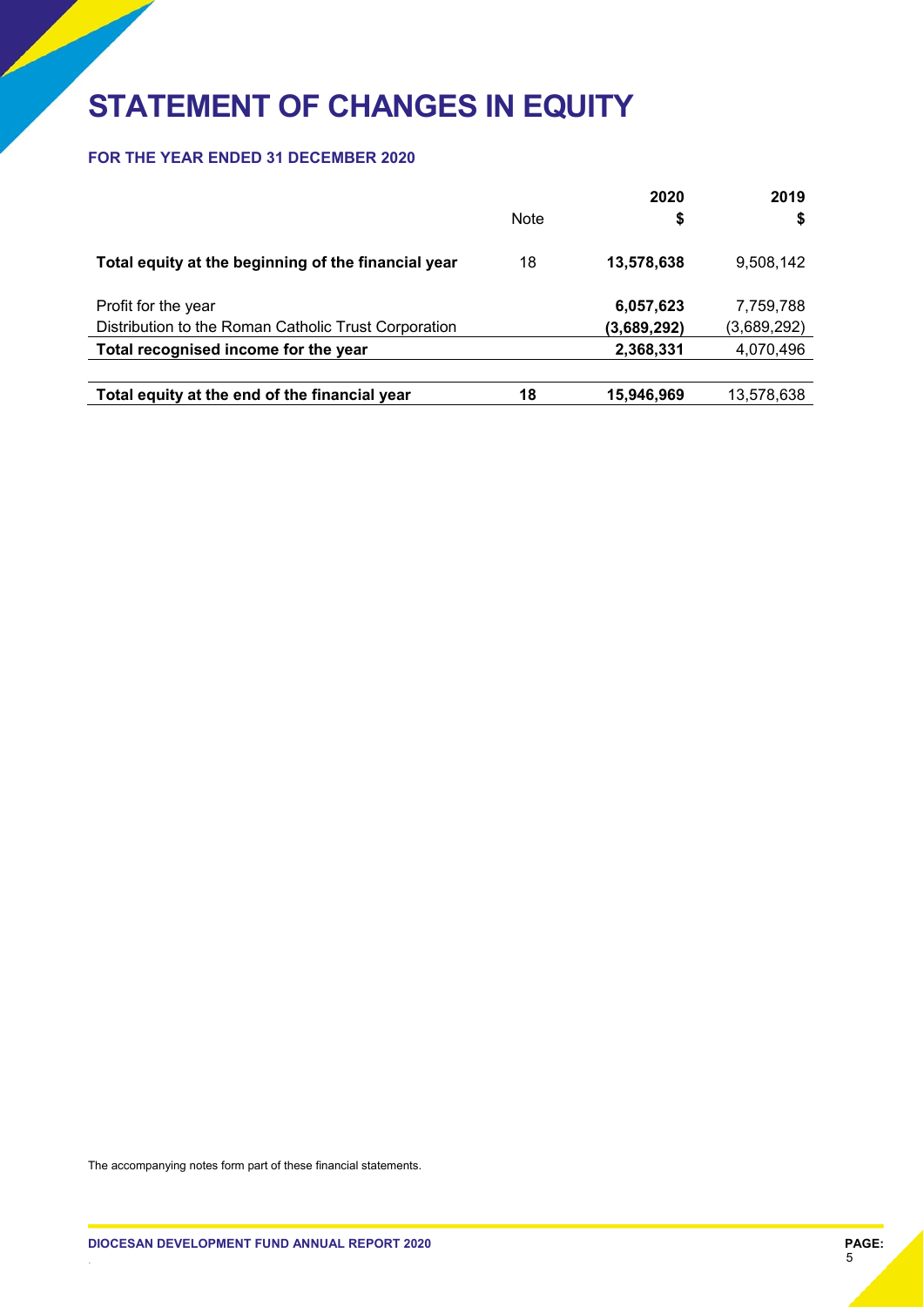# **STATEMENT OF CASH FLOWS**

#### **FOR THE YEAR ENDED 31 DECEMBER 2020**

|                                                            | 2020           | 2019           |
|------------------------------------------------------------|----------------|----------------|
|                                                            | \$             | S              |
| <b>CASH FLOWS FROM OPERATING ACTIVITIES</b>                |                |                |
| Interest received                                          | 5,826,269      | 8,182,767      |
| <b>Dividends</b>                                           | 1,000,298      | 1,034,624      |
| Interest paid                                              | (1, 395, 763)  | (3,097,031)    |
| Payments to suppliers and employees (inclusive of GST)     | (943, 136)     | (656, 978)     |
| Other operating income received                            | 459,590        | 1,174          |
| Net cash flows from operating activities                   | 4,947,258      | 5,464,556      |
| <b>CASH FLOWS FROM INVESTING ACTIVITIES</b>                |                |                |
| Net (increase)/decrease in investment securities           | 7,300,930      | (15, 385, 548) |
| Net (increase)/decrease in loans                           | 8,138,505      | 595,583        |
| Net cash flows from investing activities                   | 15,439,435     | (14, 789, 875) |
| <b>CASH FLOWS FROM FINANCING ACTIVITIES</b>                |                |                |
| Net increase/(decrease) in debentures and other borrowings | (13,725,009)   | 17,295,135     |
| Distributions to Roman Catholic Trust Corporation          | (3,689,292)    | (3,689,292)    |
| Net cash flows from financing activities                   | (17, 414, 301) | 13,605,843     |
| Net increase/(decrease) in cash and cash equivalents       | 2,972,392      | 4,280,524      |
| Cash and cash equivalents at the beginning of the year     | 13,168,958     | 8,888,433      |
| Cash and cash equivalents at the end of the period         | 16,141,350     | 13,168,958     |

The accompanying notes form part of these financial statements.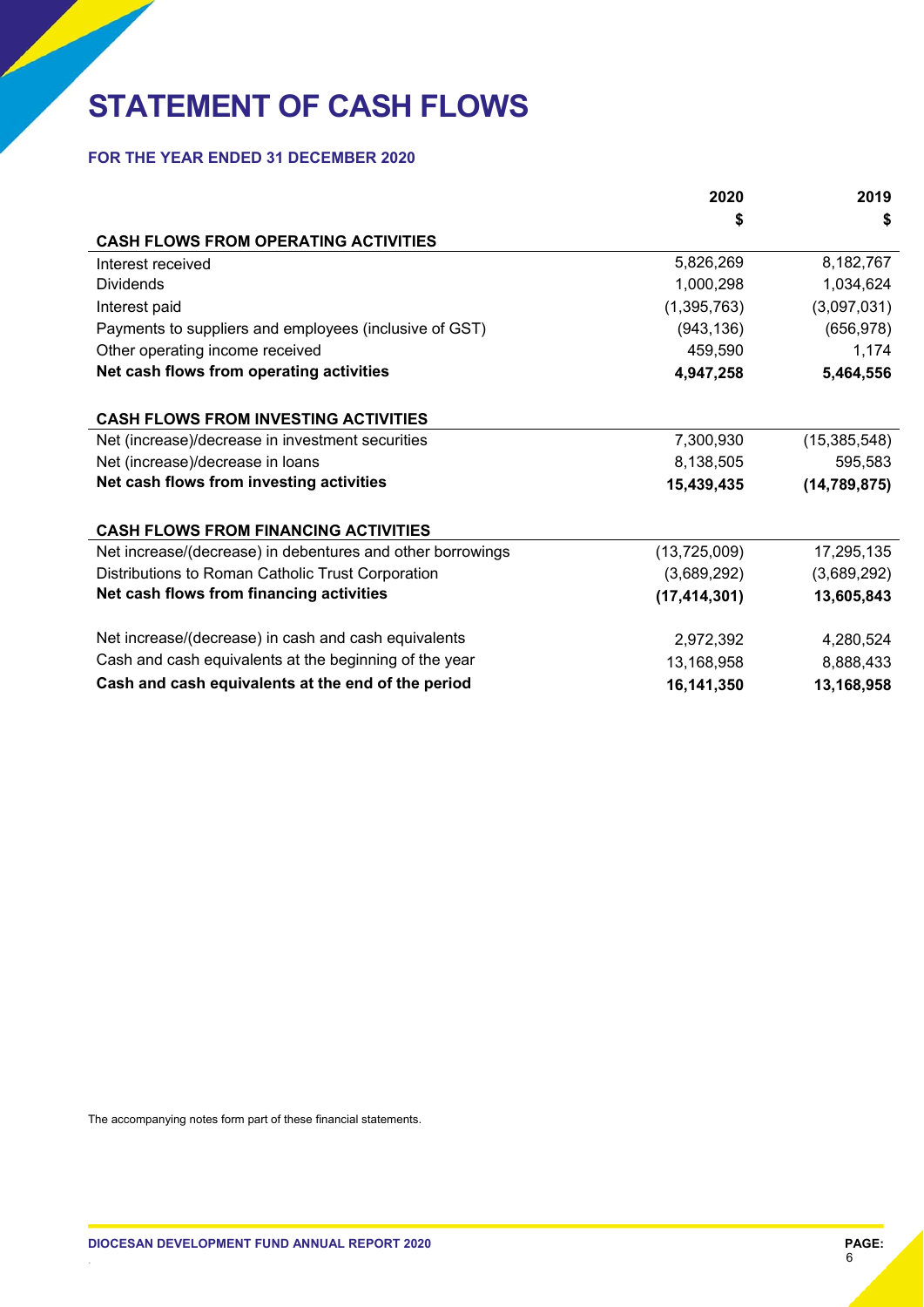# **NOTES TO THE FINANCIAL STATEMENTS**

#### **FOR THE YEAR ENDED 31 DECEMBER 2020**

#### **NOTE 1: GENERAL INFORMATION**

The Diocesan Development Fund for the Catholic Diocese of Rockhampton ("DDF") is an agency of the Catholic Diocese of Rockhampton. The address of the principal place of business is as follows:

*Bishop's House - 1st Floor 170 William Street Allenstown QLD 4700 Tel: 07 4487 3090* 

The entity's principal activities are to further the pastoral mission of the Church in the Diocese of Rockhampton by harnessing the financial resources of the Catholic Community within the Diocese of Rockhampton to provide cost effective financial arrangements for capital works and other essential pastoral programs.

### **NOTE 2: SUMMARY OF SIGNIFICANT ACCOUNTING POLICIES**

The Management Committee ("Committee") have prepared the financial statements on the basis that the DDF is a non-reporting entity because there are no users dependent on a general purpose financial report. The financial report is therefore a special purpose financial report that has been prepared to meet the requirements of the Diocesan Financial Council and ASIC Corporations (Charitable Investment Fundraising) Instrument 2016/813.

These financial statements have been prepared in accordance with the recognition and measurement requirements specified by the Australian Accounting Standards and Interpretations and disclosure requirements of AASB 101 *Presentation of Financial Statements*, AASB 108 *Accounting Policies, Changes in Accounting Estimates and Errors*, AASB 107 *Statement of Cash Flows*, AASB 1048 *Interpretation of Standards* and AASB 1054 *Australian Additional Disclosures*. All amounts are presented in Australian Dollars unless otherwise noted.

#### **(a) Basis of Preparation**

The principal accounting policies adopted in the preparation of the special purpose financial statements are set out below. These policies have been consistently applied to all the years presented, unless otherwise stated.

The special purpose financial statements have been prepared using the measurement bases specified by the Australian Accounting Standards for each type of asset, liability, income and expense. The measurement bases are more fully described in the accounting policies below.

Comparative information is reclassified where appropriate to enhance comparability.

For the purposes of preparing the financial statements, the entity is a not-for-profit entity.

#### **(b) New and amended standards adopted by the DDF**

The DDF has adopted all the amendments to Australian Accounting Standards issued by the Australian Accounting Standards Board, which are relevant to and effective for the DDF's financial statements for the annual period beginning 1 January 2020.

Adoption of the new standards have not had any impact on the DDF's financial position, profit or loss or other comprehensive income in either the current or prior year.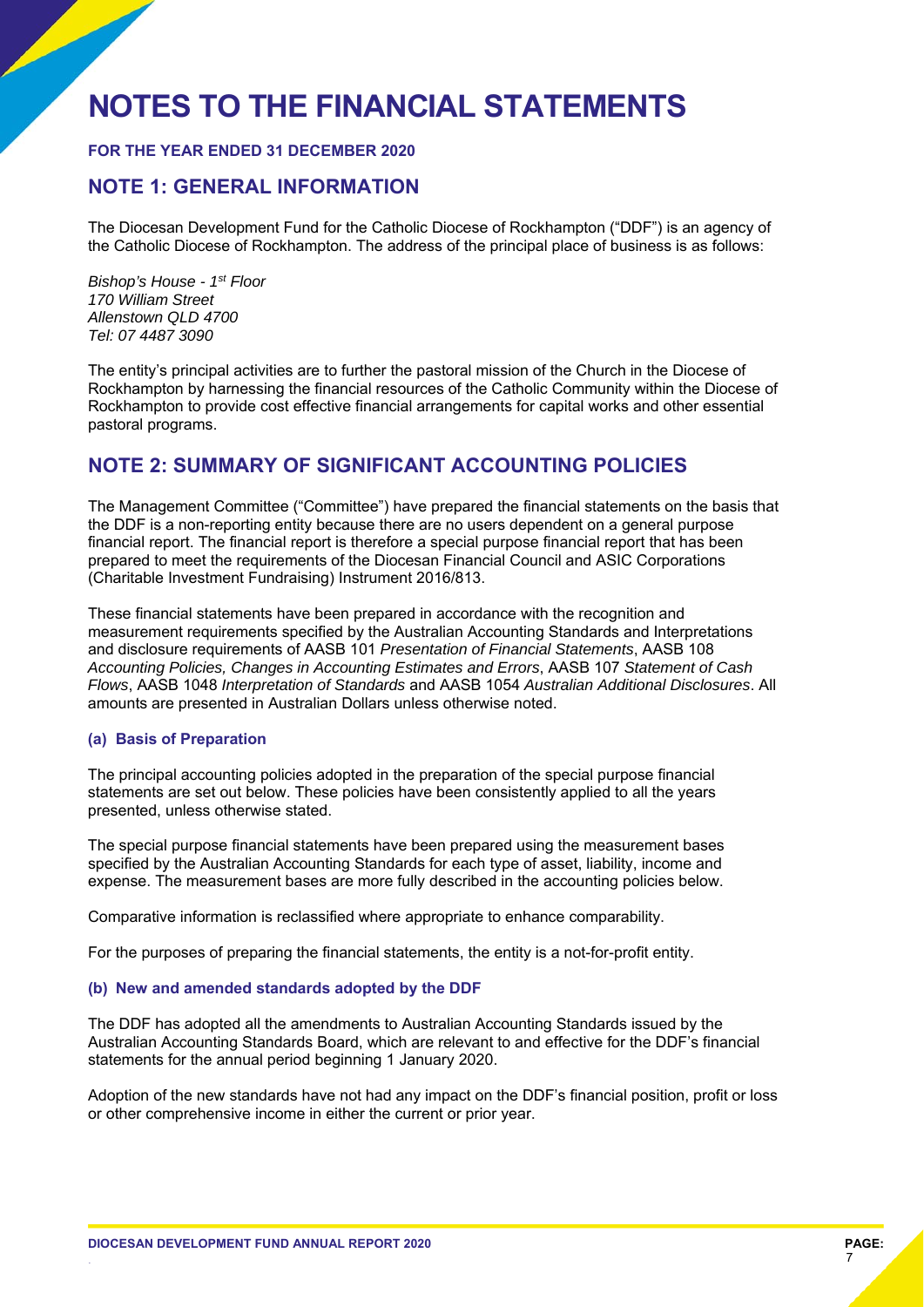#### **(c) Going Concern**

In the current and prior years DDF has made a profit and is in a net asset position. However, there is a net current liability position of \$88,178,410 (2019: \$104,676,850). This working capital deficit is due to customer funds' of \$219,396,487 (2019: \$233,121,496) being classified as current as they are repayable on demand.

Cash flow forecasts have been prepared for 12 months from the date of this audit report for all operations within the Catholic Diocese of Rockhampton. This cash flow shows adequate cash resources to pay debts as and when they fall due and sufficient funds to cover the Diocese working capital and capital expenditure requirements.

Additional factors support the Directors' conclusion that DDF remains a going concern:

- DDF works closely with customers to gain an understanding of their withdrawal requirements in the next 12 months
- based on historic trends, it is highly unlikely all funds will be recalled in 12 months. Total repayments in FY20 totalled \$13,725,292 compared to a current liability of \$233,121,496 as at 31 December 2019.
- while the approval of withdrawals is regulated by the Diocesan Finance Council, if higher than expected debentures were to be called, the Fund could access up to \$10,000,000 in funds with other Catholic Development Funds in Australia
- in the event that DDF falls into financial difficulty the Roman Catholic Trust Corporation is responsible for the payment of any outstanding debts upon the wind-up or sale of the entity; and
- the Roman Catholic Trust Corporation has net assets of \$25,856,318 and is in a net current asset position of \$2,090,482

#### **(d) Revenue Recognition**

Revenue is measured by reference to the fair value of consideration received or receivable.

#### *Dividend and interest income*

Dividend income from investments is recognised when the DDF's right to receive payment has been established (provided that it is probable that the economic benefits will flow to the DDF and the amount of income can be measured reliably).

Interest income from a financial asset is recognised when it is probable that the economic benefits will flow to the DDF and the amount of revenue can be measured reliably. Interest income is accrued on a time basis, by reference to the principal outstanding and at the effective interest rate applicable, which is the rate that exactly discounts estimated future cash receipts through the expected life of the financial asset to that asset's net carrying amount on initial recognition.

#### *Other Income*

With the exception of Net (gain)/loss on financial assets designated at FVTPL all other income is recognised on a cash basis as received.

#### **(e) Cash and cash equivalents**

Cash and cash equivalents comprise cash on hand, together with other short-term, highly liquid investments that are readily convertible into known amounts of cash and which are subject to an insignificant risk of changes in value.

#### **(f) Trade and other payables**

Trade and other payables represent the liabilities for goods and services received by the DDF that remain unpaid at the end of the reporting period. The balances are recognised as a liability with the amounts normally paid within 30 days of recognition of the liability.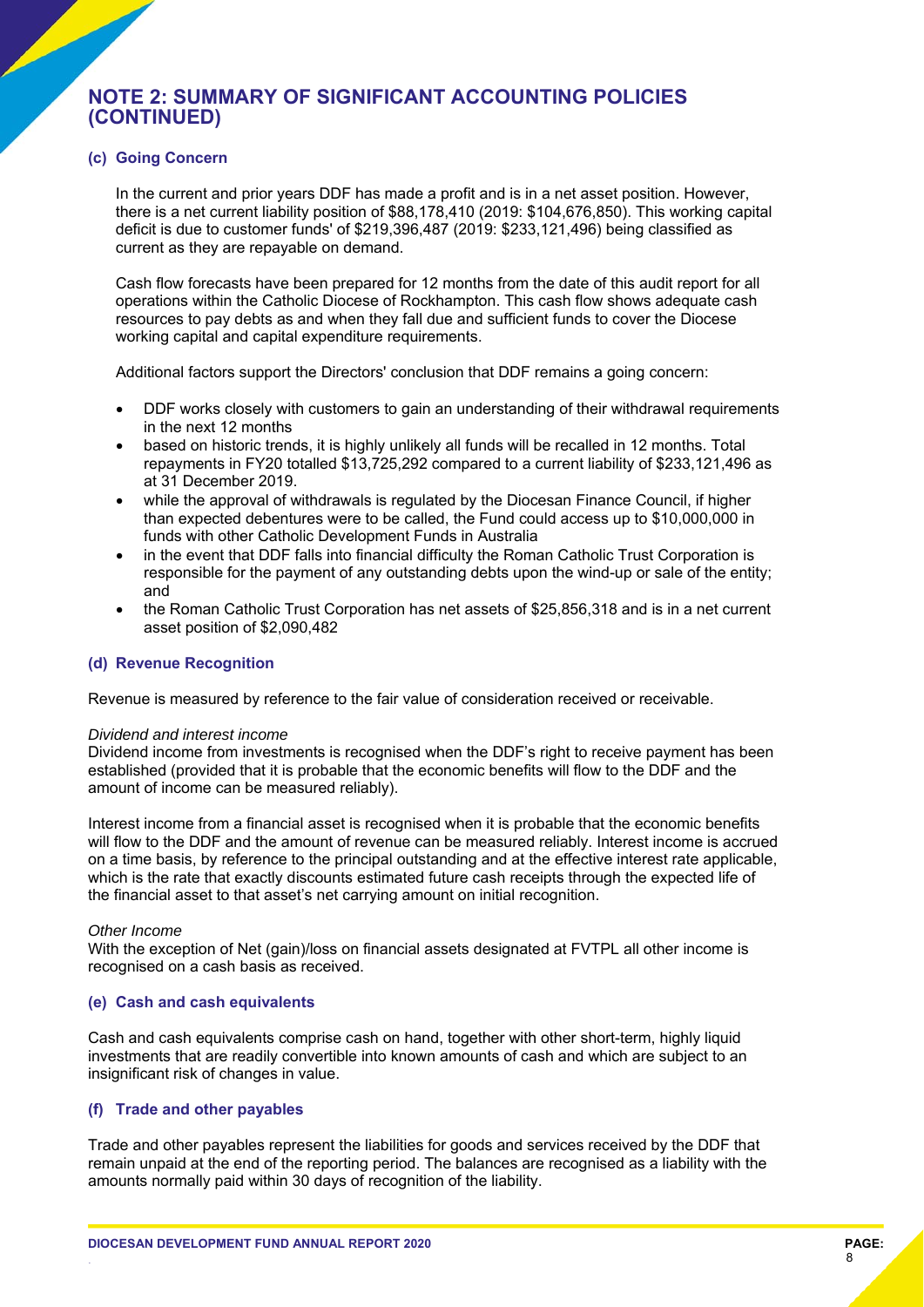#### **(g) Income Tax**

No provision for income tax has been raised as the DDF is exempt from Income Tax under division 50 of the *Income Tax Assessment Act 1997,* by virtue of being an entity of the Roman Catholic Trust Corporation for the Diocese of Rockhampton, which is a Religious Institution.

#### **(h) Employee Entitlements**

Liabilities recognised in respect of short-term employee benefits, are measured at their nominal values using the remuneration rate expected to apply at the time of settlement. Liabilities recognised in respect of long-term employee benefits are measured as the present value of the estimated future cash outflows to be made by the DDF in respect of services provided by employees up to reporting date.

#### *Long Service Leave*

Long Service Leave is provided for employees according to the probability of them continuing with the DDF, such that a probability of 14.28% will be applied per year of employment until the employee long service leave entitlement vests.

#### **(i) Financial instruments**

Financial instruments represent the majority of the DDF's statement of financial position, including loans and advances, debentures, shares and fixed and floating rate notes. The carrying amount presented on the financial position reflects the DDF's business model for managing the asset. Where that model is to collect contractual cash flows (such as with loans and advances), the financial instrument is measured at amortised cost. Conversely, where the financial instrument is managed on a fair value basis, that instrument will be measured as such. This approach presents relevant information about the nature and risks associated with the DDF's statement of financial position.

#### *Initial recognition of financial instruments*

Accounting for a financial instrument begins at initial recognition. A financial asset or financial liability is recognised in the balance sheet when the DDF becomes a party to the contractual provisions of the instrument, which is generally on trade date. Loans and receivables are recognised when cash is advanced (or settled) to borrowers.

Financial instruments managed on a fair value basis are recognised initially at fair value, with transaction costs recognised in the income statement as incurred. All other financial instruments are recognised initially at fair value plus / less directly attributable transaction costs.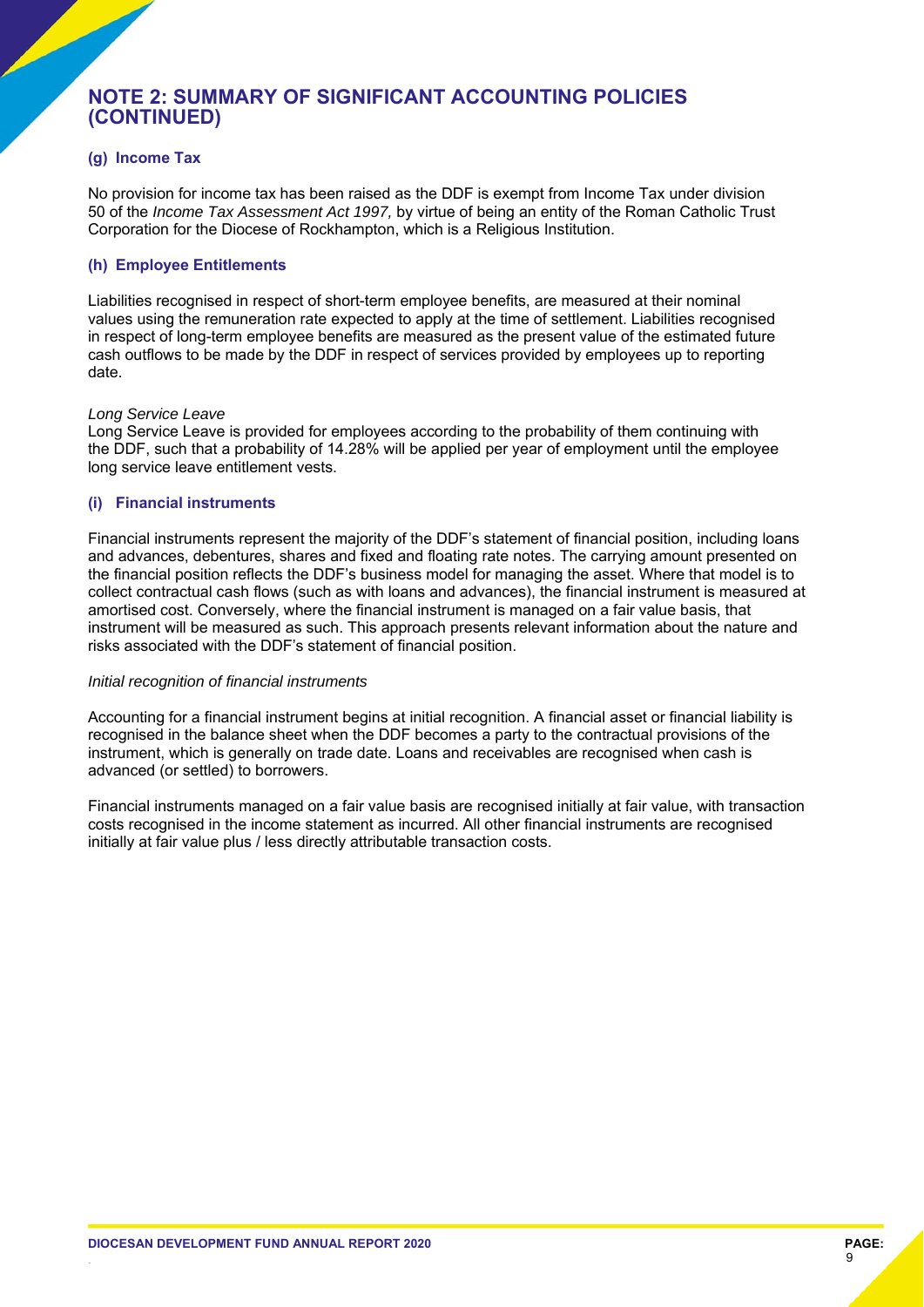#### *Classification*

Following initial recognition is classification. In applying, AASB 9 *Financial Instruments* the DDF classifies its loans, advances, debt instruments and equity instruments as follows:

| <b>Instrument type</b>                                                                                 | <b>Classification</b>                    | Reason                                                                                                                                                                                                        |
|--------------------------------------------------------------------------------------------------------|------------------------------------------|---------------------------------------------------------------------------------------------------------------------------------------------------------------------------------------------------------------|
| <b>Financial assets</b>                                                                                |                                          |                                                                                                                                                                                                               |
| Loans and advances<br>(customer loans and facilities)                                                  | Amortised                                | Cash flows represent solely payments of principal                                                                                                                                                             |
| Debt instruments (bonds,<br>term deposits, notes or<br>securities issued by financial<br>institutions) | cost                                     | and interest, held with the objective to collect<br>contractual cash flows                                                                                                                                    |
| Trading securities (equities,<br>shares, bonds, notes or<br>securities)                                |                                          | Principal purpose is selling or repurchasing in the<br>near term, or part of a portfolio of financial<br>instruments that are managed together and for<br>which there is evidence of short-term profit taking |
| Other financial assets                                                                                 | Fair value<br>through profit<br>and loss | Designated at fair value through profit or loss to<br>eliminate an accounting mismatch                                                                                                                        |
| Hybrid instruments                                                                                     |                                          | Embedded option feature introduces volatility to<br>contractual cash flows that is unrelated to the<br>basic lending arrangement.                                                                             |

| <b>Financial liabilities</b>                                 |                   |                                                     |
|--------------------------------------------------------------|-------------------|-----------------------------------------------------|
| Debentures and other<br>borrowings (debentures,<br>payables) | Amortised<br>cost | Not designated as fair value through profit or loss |

#### *Financial instruments measured at amortised cost*

Amortised cost is the amount at which a financial asset or financial liability is measured at initial recognition minus principal repayments, plus or minus the cumulative amortisation using the effective interest method of any difference between that initial amount and the maturity amount and, for financial assets, adjusted for any loss allowance.

#### *Financial assets measured at fair value through other comprehensive income*

Investment in equity instruments that are not held for trading are measured at fair value through other comprehensive income, where an irrevocable election has been made by management. Amounts presented in other comprehensive income are not subsequently transferred to profit or loss. Dividends on such investments are recognised in profit or loss unless the dividend clearly represents a recovery of part of the cost of the investment.

#### *Financial instruments at fair value through profit or loss*

Where a financial asset is measured at fair value, a credit valuation adjustment is included to reflect the credit worthiness of the counterparty, representing the movement in fair value attributable to changes in credit risk.

#### *Derecognition of financial instruments*

The DDF derecognises a financial asset when the contractual cash flows from the asset expire or it transfers its rights to receive contractual cash flows from the financial asset in a transaction in which substantially all the risks and rewards of ownership are transferred. The DDF removes a financial liability from the balance sheet when the obligation specified in the contract is discharged, cancelled or expires.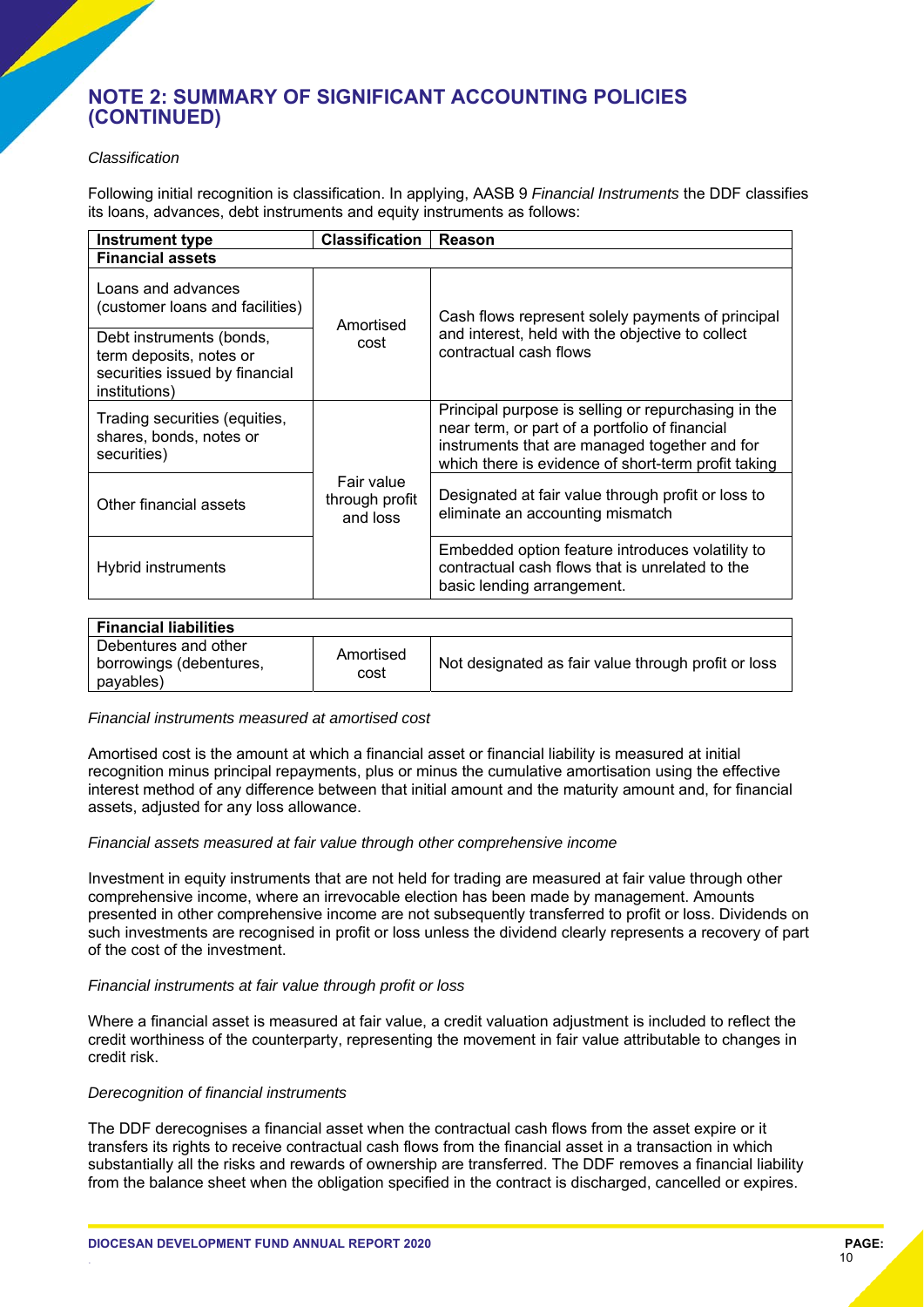#### *Measurement and recognition of expected credit loss*

The DDF applies a three-stage approach to measuring expected credit losses (ECLs) for the following categories of financial assets that are not measured at fair value through profit or loss:

- debt instruments measured at amortised cost and FVOCI
- loan commitments

Exposures are assessed on a collective basis in each stage unless there is sufficient evidence that one or more events associated with an exposure could have a detrimental impact on estimated future cash flows. Where such evidence exists, the exposure is assessed on an individual basis.

At each reporting date, the DDF assesses the credit risk of exposures in comparison to the risk at initial recognition, to determine the stage that applies to the associated ECL measurement. If the credit risk of an exposure has increased significantly since initial recognition, the asset will migrate to Stage 2. If no significant increase in credit risk is observed, the asset will remain in Stage 1. Should an asset become impaired it will be transferred to Stage 3.

The DDF considers reasonable and supportable information that is relevant and available without undue cost or effort, for this purpose. This includes quantitative and qualitative information and also forward looking information.

ECLs are derived from unbiased and probability-weighted estimates of expected loss, and are measured as follows:

- Financial assets that are not credit impaired at the reporting date: as the present value of all cash shortfalls over the expected life of the financial asset discounted by the effective interest rate. The cash shortfall is the difference between the cash flows due to the DDF in accordance with the contract and the cash flows that the DDF expects to receive.
- Financial assets that are credit impaired at the reporting date: as the difference between the gross carrying amount and the present value of estimated future cash flows discounted by the effective interest rate.

The DDF utilises historical default data drawn to assess the potential default risk of loans provided to customers and counterparties.

#### *Inputs, assumptions and techniques used for estimating impairment*

In assessing the impairment of financial assets under the expected credit loss model, the DDF defines default as when is considered unlikely that the credit obligation to the DDF will be paid in full without recourse to actions, such as realisation of security. Impaired exposures under the expected credit loss model consist of loans contractually 90 days or more past due and/or doubt exists about the ability to collect principal and interest in a timely manner with insufficient security to cover principal and arrears of interest revenue.

When determining whether the risk of default has increased significantly since initial recognition, the DDF considers both quantitative and qualitative information including forward looking information and analysis based on the DDF's historical experience.

#### *Calculation of expected credit loss*

Given the limited number of related-party clients the DDF lends to, expected credit loss assessments are performed on an individual customer level taking into account current, historical performance and forward-looking information. When an increase in credit risk is observed, the DDF performs a review of forward-looking data including forecast cash flows and the mitigating effect of collateral to understand its impairment exposure.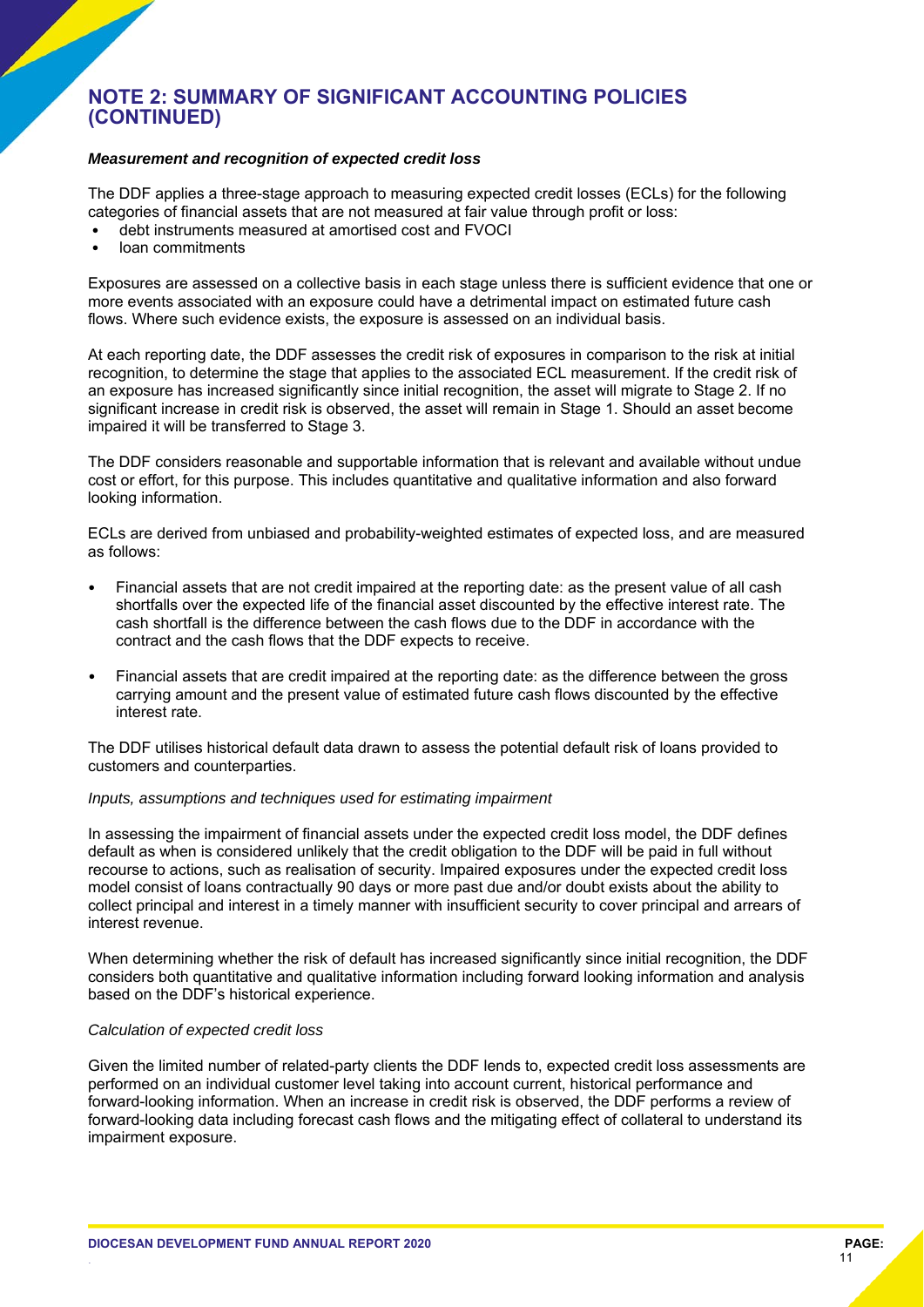#### **(j) Fair value of assets and liabilities**

The DDF measures some of its assets and liabilities at fair value on either a recurring or nonrecurring basis, depending on the requirements of the applicable Accounting Standard. Fair value is the price the economic entity would receive to sell an asset or would have to pay to transfer a liability in an orderly (i.e., unforced) transaction between independent, knowledgeable and willing market participants at the measurement date.

As fair value is a market-based measure, the closest equivalent observable market pricing information is used to determine fair value. Adjustments to market values may be made having regard to characteristics of the specific asset or liability. The fair values of assets and liabilities that are not traded in an active market are determined using one or more valuation techniques. These valuation techniques maximise, to the extent possible, the use of observable market data.

To the extent possible, market information is extracted from either the principal market for the asset or liability (i.e. the market with greatest volume and level of activity for the asset or liability) or, in the absence of such a market, the most advantageous market available to the entity at the end of the reporting period (i.e. the market that maximises the receipts from the sale of the asset or minimises the payments made to transfer the liability, after taking into account transaction costs and transport costs).

For non-financial assets, the fair value measurement also takes into account a market participant's ability to use the asset in its highest and best use or to sell it to another market participant that would use the asset in its highest and best use.

The fair value of liabilities may be valued, where there is no observable market price in relation to the transfer of such financial instrument, by reference to observable market information where such instruments are held in assets. Where this information is not available, other valuation techniques are adopted.

#### **(k) Operating expenses**

Operating expenses are recognised in the profit or loss upon utilisation of the service or at the date of their origin.

#### **(l) Goods and Services Tax**

Revenues, expenses and assets are recognised net of the amount of GST, except where the amount of GST incurred is not recoverable from the Australian Taxation Office. In these circumstances the GST is recognised as part of the cost of acquisition of the asset or as part of an item of the expense. Receivables and payables in the statement of financial position are shown inclusive of GST.

Cash flows are presented in the statement of cash flows on a gross basis.

#### **(m) Provisions**

Provisions are recognised when the DDF has a present obligation (legal or constructive) as a result of a past event, it is probable that the DDF will be required to settle the obligation and a reliable estimate can be made of the amount of the obligation.

The amount recognised as a provision is the best estimate of the consideration required to settle the present obligation at the end of the reporting period, taking into account the risks and uncertainties surrounding the obligation. When a provision is measured using the cash flows estimated to settle the present obligation, its carrying amount is the present value of those cash flows (where the effect of the time value of money is material).

When some or all of the economic benefits required to settle a provision are expected to be recovered from a third party, a receivable is recognised as an asset if it is virtually certain that reimbursement will be received and the amount of the receivable can be measured reliably.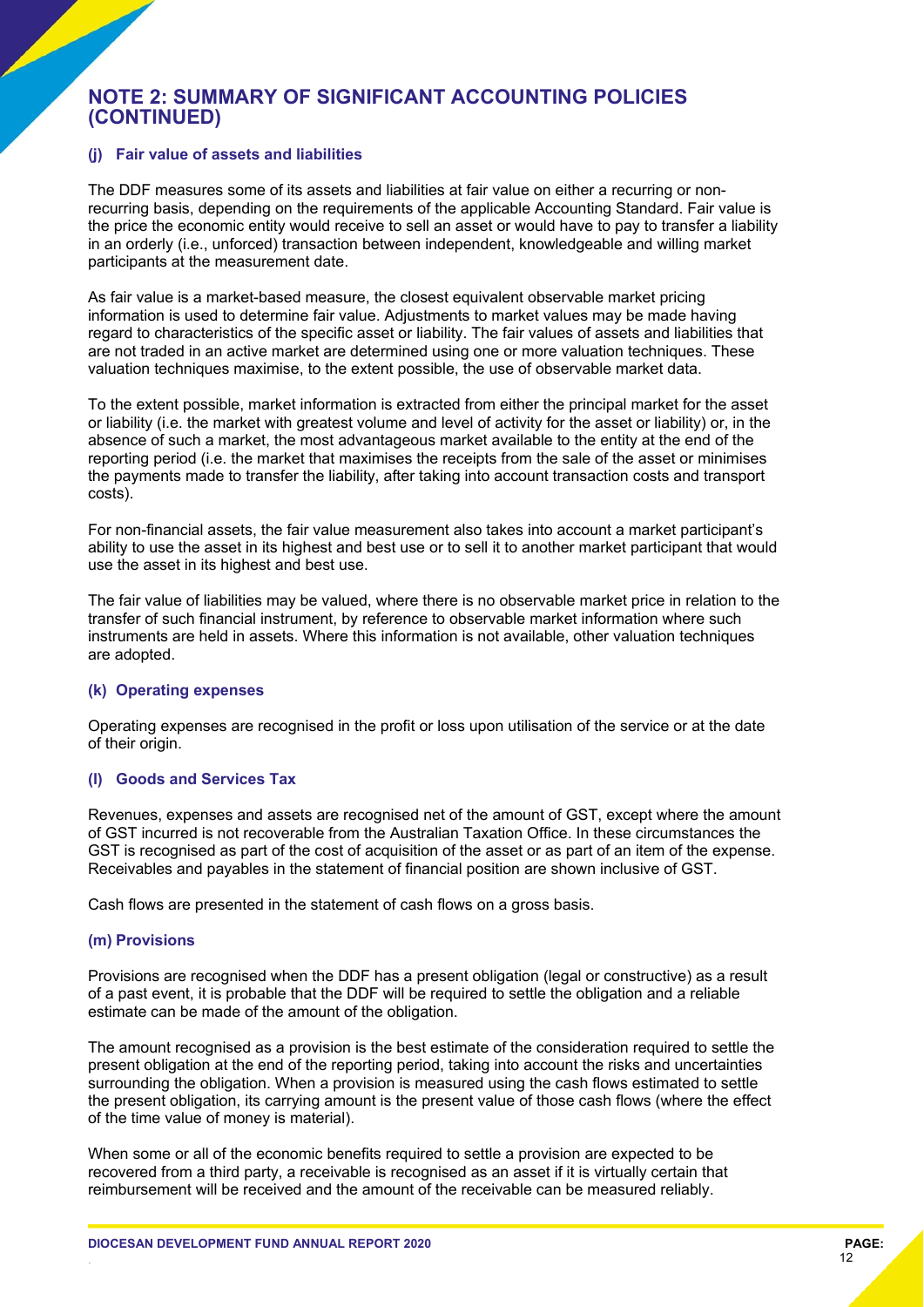#### **(n) Critical judgements and estimates**

The preparation of financial statements requires the use of accounting estimates which, by definition, will seldom equal the actual results. Management also needs to exercise judgement in applying the DDF's accounting policies.

In the current year there are no identified areas that involved a high degree of judgement or complexity, or items which are more likely to be materially adjusted due to estimates and assumptions turning out to be wrong.

Estimates and judgments are continually evaluated. They are based on historical experience and other factors, including expectations of future events that may have a financial impact on the entity and that are believed to be reasonable under the circumstances.

# **NOTE 3: REVENUE**

|                                                                   | 2020      | 2019      |
|-------------------------------------------------------------------|-----------|-----------|
| From continued operations                                         | \$        | \$        |
| Revenue                                                           |           |           |
| Interest on loans                                                 | 3,325,882 | 3,491,582 |
| Interest on invested funds                                        | 2,360,045 | 4,280,387 |
| <b>Dividends</b>                                                  | 1,000,298 | 1,034,624 |
|                                                                   | 6,686,225 | 8,806,593 |
| <b>NOTE 4: OTHER INCOME</b>                                       |           |           |
|                                                                   | 2020      | 2019      |
|                                                                   | \$        |           |
| <b>CDF Community Fund return</b>                                  | 60        | 1,174     |
| Job Keeper                                                        | 86,100    |           |
| Westpac Rebate                                                    | 369,669   |           |
| <b>CCIAM Investment Rebate</b>                                    | 3,761     |           |
| <b>Sundry Income</b>                                              | 459,590   | 1,174     |
| Net (gain)/loss on financial assets designated at FVTPL 1,110,408 |           | 2,725,706 |
|                                                                   | 1,110,408 | 2,725,706 |
| <b>NOTE 5: EXPENSES - ADMINISTRATION</b>                          |           |           |
|                                                                   | 2020      | 2019      |
|                                                                   | \$        |           |
| Audit fees                                                        | 27,240    | 24,240    |
| <b>Bank charges</b>                                               | 16,985    | 17,497    |
| IT & computer                                                     | 141,698   | 124,812   |
| Short term employee benefits                                      | 76,055    | 57,553    |
| Salaries & superannuation                                         | 295,008   | 276,554   |
| Other expenses                                                    | 10,967    | 20,649    |
|                                                                   | 567,953   | 521,305   |
| <b>NOTE 6: EXPENSES - GENERAL</b>                                 |           |           |
|                                                                   | 2020      | 2019      |
|                                                                   | \$        | \$        |
| Electricity & rates                                               | 792       | 1,792     |
| Freight & storage                                                 |           | 111       |
| Meeting expenses                                                  |           | 11        |
| Office rental                                                     | 19,272    | 7,272     |
| Other                                                             | 36,166    | 3,894     |
|                                                                   | 56,230    | 13,080    |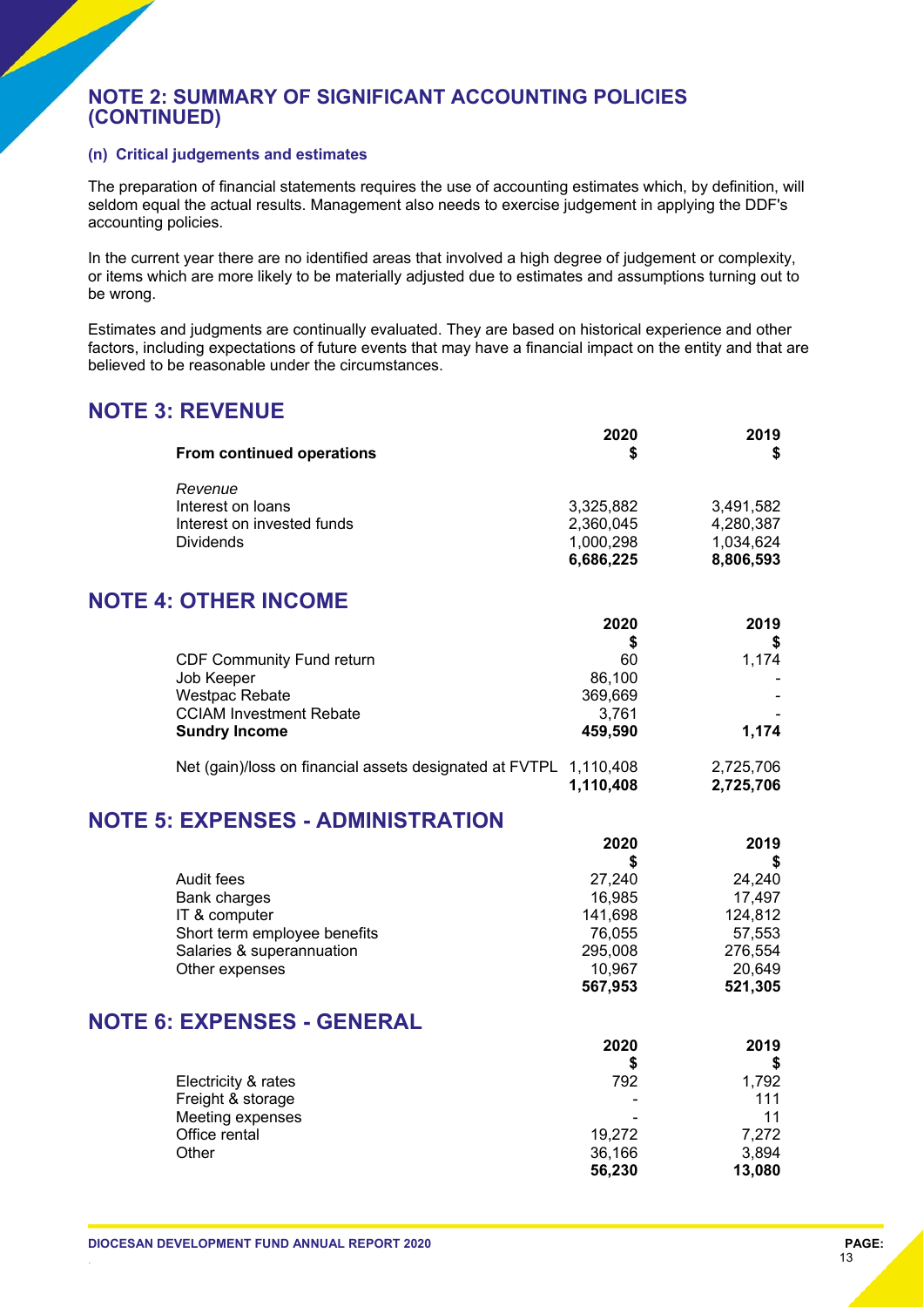# **NOTE 7: INVESTMENT MANAGEMENT FEE**

| 142,269<br>178,654<br>Investment management fees                                                                |
|-----------------------------------------------------------------------------------------------------------------|
|                                                                                                                 |
| <b>NOTE 8: FINANCE COSTS</b>                                                                                    |
| 2020<br>2019                                                                                                    |
| 3,096,856<br>Interest paid on debentures<br>1,395,035<br>Interest paid on borrowings<br>175<br>728<br>3,097,031 |
| 1,395,763                                                                                                       |

# **NOTE 9: CURRENT ASSETS - CASH AND CASH EQUIVALENTS**

|                                                                                            |             |               | 2020<br>\$                       | 2019                          |
|--------------------------------------------------------------------------------------------|-------------|---------------|----------------------------------|-------------------------------|
| Cash on hand                                                                               |             |               | 2,885                            | 1,682                         |
| Cash at bank                                                                               |             |               | 16,138,465                       | 13, 167, 276                  |
|                                                                                            |             |               | 16,141,350                       | 13,168,958                    |
| (a) Reconciliation of profit/loss for the year to net cash flows from operating activities |             |               |                                  |                               |
|                                                                                            |             |               | 2020                             | 2019                          |
|                                                                                            |             |               | \$                               | 5                             |
| Cash flows from operating activities<br>Profit for the year                                |             |               | 6,057,623                        | 7,759,788                     |
| Net (gain)/loss on financial assets designated at FVTPL (1,110,408)                        |             |               |                                  | (2,725,706)                   |
|                                                                                            |             |               | 4,947,215                        | 5,034,082                     |
| Movements in working capital                                                               |             |               |                                  |                               |
| (Increase)/decrease in accrued interest on investments                                     |             |               | 140,342                          | 410,798                       |
| (Increase)/decrease in prepayments & other receivables                                     |             |               | 714                              | 1,113                         |
| (Increase)/decrease in trade and other payables                                            |             |               | (159, 991)                       | 44,195<br>(25, 633)           |
| (Increase)/decrease in provisions                                                          |             |               | 18,978                           |                               |
| Net cash generated from operating activities                                               |             |               | 4,947,258                        | 5,464,555                     |
| (b) Net debt reconciliation                                                                |             |               |                                  |                               |
|                                                                                            |             |               | 2020                             | 2019                          |
|                                                                                            |             |               |                                  |                               |
| Cash and cash equivalents                                                                  |             |               | 16,141,350                       | 13,168,958                    |
| Liquid investments *<br>Customer funds - repayable within one year                         |             |               | 61,443,502<br>(219, 396, 487)    | 85,141,907<br>(233, 121, 496) |
| Customer funds - repayable after one year                                                  |             |               |                                  |                               |
| <b>Net debt</b>                                                                            |             |               | (141, 811, 635)                  | (134, 810, 631)               |
|                                                                                            |             |               | <b>Customer</b>                  |                               |
|                                                                                            | Cash/cash   | Liquid        | <b>Funds - due</b><br>within one |                               |
|                                                                                            | equivalents | investments * | year                             | <b>Total</b>                  |
| Net debt as at 1 January 2019                                                              | 8,888,433   | 56,038,500    | (215, 826, 360)                  | (150, 899, 427)               |
| Cashflows                                                                                  | 4,280,525   | 29,097,864    | (17, 295, 135)                   | 16,083,253                    |
| Other charges                                                                              |             | 5,543         |                                  | 5,543                         |
| Net debt as at 31 December 2019                                                            | 13,168,958  | 85,141,907    | (233, 121, 495)                  | (134, 810, 630)               |
| Net debt as at 1 January 2020                                                              | 13,168,958  | 85,141,907    | (233, 121, 495)                  | (134, 810, 630)               |
| Cashflows                                                                                  | 2,972,392   | (23,695,363)  | 13,725,008                       | (6,997,963)                   |
| Other charges                                                                              |             | (3,042)       |                                  | (3,042)                       |
| Net debt as at 31 December 2020                                                            | 16,141,350  | 61,443,502    | (219, 396, 487)                  | (141, 811, 635)               |
| * Liquid investments – Investments that can be converted into cash in two working days     |             |               |                                  |                               |

\* Liquid investments – Investments that can be converted into cash in two working days.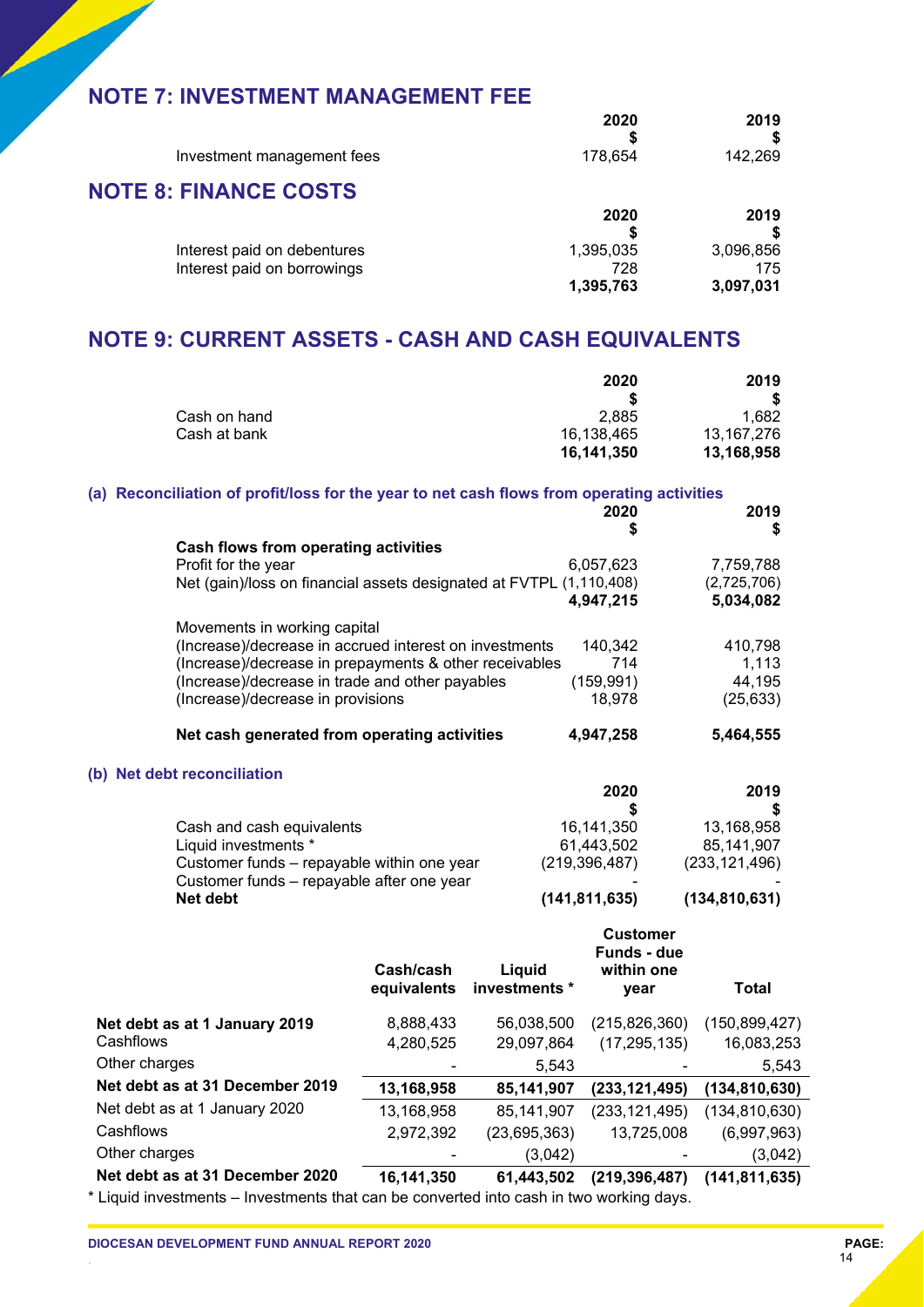# **NOTE 10: CURRENT ASSETS - RECEIVABLES**

|                     | 2020    | 2019    |
|---------------------|---------|---------|
|                     |         |         |
| Interest receivable | 130.747 | 424.779 |
| <b>Debtors</b>      | 588.178 | 251.014 |
|                     | 718,925 | 675.793 |

# **NOTE 11: CURRENT ASSETS - LOANS AND INVESTMENTS**

|                                              | 2020        | 2019        |
|----------------------------------------------|-------------|-------------|
|                                              |             |             |
| Church-related entities                      | 8.449.965   | 7.239.630   |
| <b>Funds invested</b>                        | 106.073.925 | 107.483.993 |
| Unamortised premium/(discount) on investment | -           | (461)       |
|                                              | 114,523,890 | 114,723,162 |

#### **(a) Church-related entities**

\$8,449,965 (2019 - \$7,239,630) represents the current lending portfolio for advances granted to the Roman Catholic Trust Corporation, parishes, schools, colleges, congregations, hospitals and other entities and institutions of the Church. Diocesan policies determine repayment conditions. Certain borrowers have debentures with the DDF, which could offset their loans.

The policy of the Diocesan Development Fund is to lend only for Church-related projects undertaken by entities including Religious Congregations which share the mission of the Church.

#### **(b) Funds invested**

|                  | 2020        | 2019        |
|------------------|-------------|-------------|
|                  |             |             |
| Debt instruments | 106,073,925 | 107,484,454 |
|                  | 106.073.925 | 107,484,454 |
|                  |             |             |

#### **(c) Amortised premium/(discount) on investment**

|                                             | 2020                     | 2019     |
|---------------------------------------------|--------------------------|----------|
|                                             |                          |          |
| Premium/(discount) on investments           |                          | (5, 175) |
| Premium/(discount) on investments purchases | $\overline{\phantom{0}}$ |          |
| Accumulated amortisation (premium)/discount | $\blacksquare$           | 4.714    |
| Unamortised premium/(discount)              | $\blacksquare$           | (461)    |

# **NOTE 12: CURRENT ASSETS - OTHER ASSETS**

|             | 2020<br>۰D | 2019<br>\$ |
|-------------|------------|------------|
|             |            |            |
| Prepayments | 2,826      | 3,517      |

# **NOTE 13: NON-CURRENT ASSETS – LOANS**

|                         | 2020       | 2019       |
|-------------------------|------------|------------|
|                         |            |            |
| Church-related entities | 54.213.291 | 63,562,130 |

#### **(a) Church-related entities**

\$54,213,291 (2019 - \$63,562,130) represents the non-current lending portfolio for advances granted to the Trust Corporation, parishes, schools, colleges, congregations, hospitals and other entities and institutions of the Church. Diocesan policies determine repayment conditions. Certain borrowers have debentures with the DDF, which could offset their loans.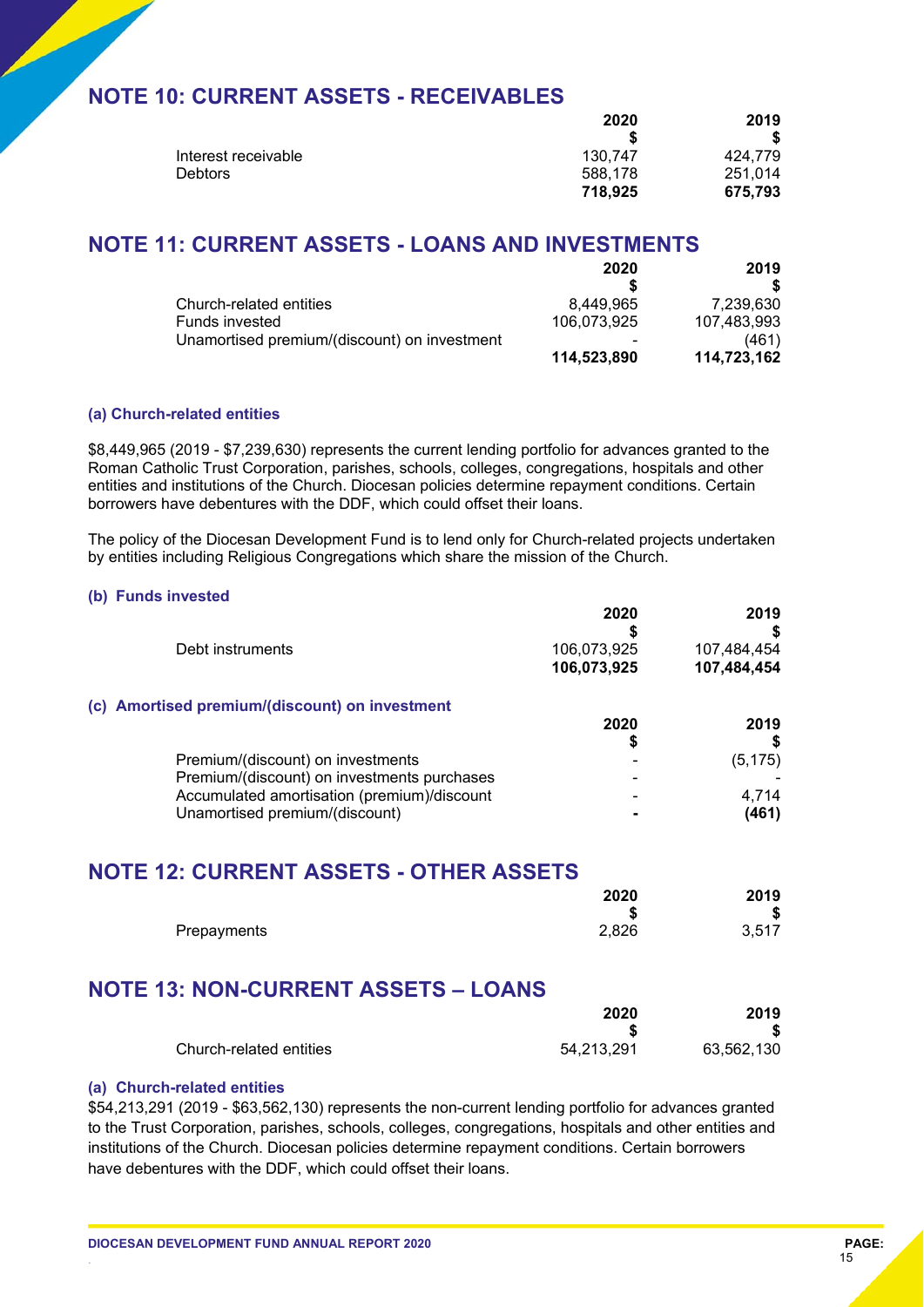The policy of the Diocesan Development Fund is to lend only for Church-related projects undertaken by entities including Religious Congregations which share the mission of the Church.

# **NOTE 14: NON-CURRENT ASSETS – INVESTMENTS**

| (a) Funds invested                                   |             |             |
|------------------------------------------------------|-------------|-------------|
|                                                      | 2020        | 2019        |
|                                                      | S           |             |
| Debt instruments                                     | 12,765,275  | 19,474,007  |
| Hybrid instruments                                   | 464,578     | 467,620     |
| Equities                                             | 36,683,602  | 34,752,548  |
|                                                      | 49,913,455  | 54,694,175  |
|                                                      |             |             |
| (b) Amortised premium/(discount) on investment       |             |             |
|                                                      | 2020        | 2019        |
|                                                      |             |             |
| Premium/(discount) on investments                    | (1,230)     | (1,230)     |
| Premium/(discount) on investments purchases          |             |             |
| Accumulated amortisation (premium)/discount          | 677         | 413         |
| Unamortised premium/(discount)                       | (553)       | (817)       |
| <b>Total Non-Current Assets</b>                      | 49,912,902  | 54,693,358  |
| <b>NOTE 15: CURRENT LIABILITIES - PAYABLES</b>       |             |             |
|                                                      |             |             |
|                                                      | 2020        | 2019        |
|                                                      |             |             |
| <b>Trade creditors</b>                               | 69,358      | 45,852      |
| <b>NOTE 16: CURRENT LIABILITIES - PROVISIONS</b>     |             |             |
|                                                      |             |             |
|                                                      | 2020        | 2019        |
|                                                      | \$          |             |
| Provision for employee benefits                      | 75,241      | 57,443      |
| Provision for audit fees                             | 24,315      | 23,840      |
|                                                      | 99,556      | 81,283      |
| <b>NOTE 17: NON-CURRENT LIABILITIES - PROVISIONS</b> |             |             |
|                                                      |             |             |
|                                                      | 2020        | 2019        |
|                                                      |             |             |
| Provision for employee benefits                      | 815         | 110         |
| <b>NOTE 18: RETAINED EARNINGS</b>                    |             |             |
|                                                      |             |             |
| Movement in retained earnings were as follows:       |             |             |
|                                                      | 2020        | 2019        |
|                                                      |             |             |
| Opening balance 1 January                            | 13,578,638  | 9,508,142   |
| Net profit/(loss) for the year                       | 6,057,623   | 7,759,788   |
| Distribution to the Roman Catholic Trust Corporation | (3,689,292) | (3,689,292) |
| <b>Balance 31 December</b>                           | 15,946,969  | 13,578,638  |
|                                                      |             |             |

# **NOTE 19: CONTINGENT LIABILITIES**

Contingent liabilities exist with regard to guarantees given by Westpac Banking Corporation to various councils and contractors totalling \$13,679 (2019 – \$13,679).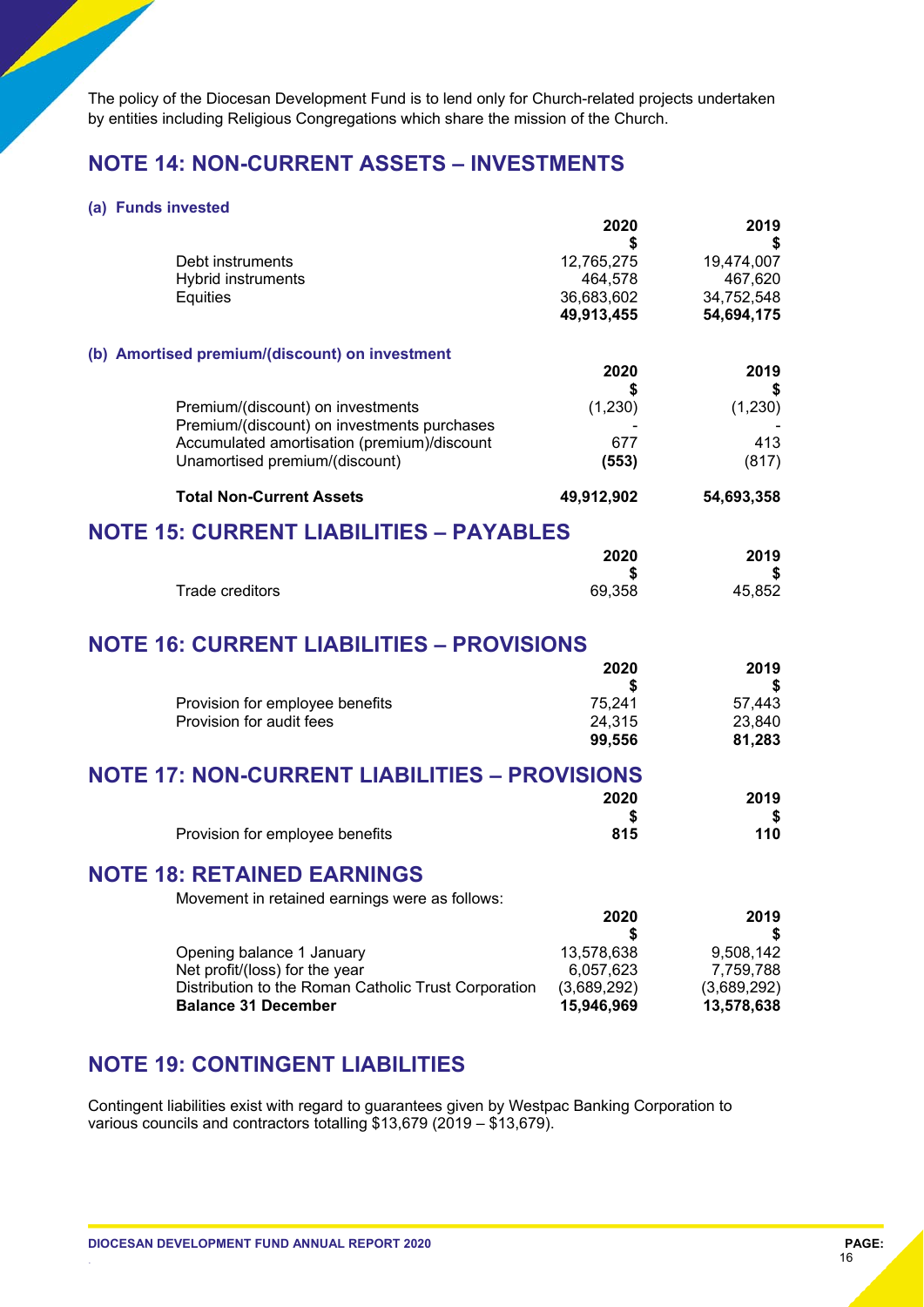# **NOTE 20: REMUNERATION OF AUDITORS**

|                                                         | 2020   | 2019   |
|---------------------------------------------------------|--------|--------|
|                                                         |        |        |
| Amounts received, or due and receivable to the auditors |        |        |
| for auditing the accounts of the DDF                    | 21.500 | 26.209 |

# **NOTE 21: EVENTS OCCURING AFTER THE REPORTING PERIOD**

No matter or circumstance has occurred subsequent to year end that has significantly affected, or may significantly affect, the operations of the Diocesan Development Fund, the results of those operations or the state of affairs of the Diocesan Development Fund in subsequent financial periods.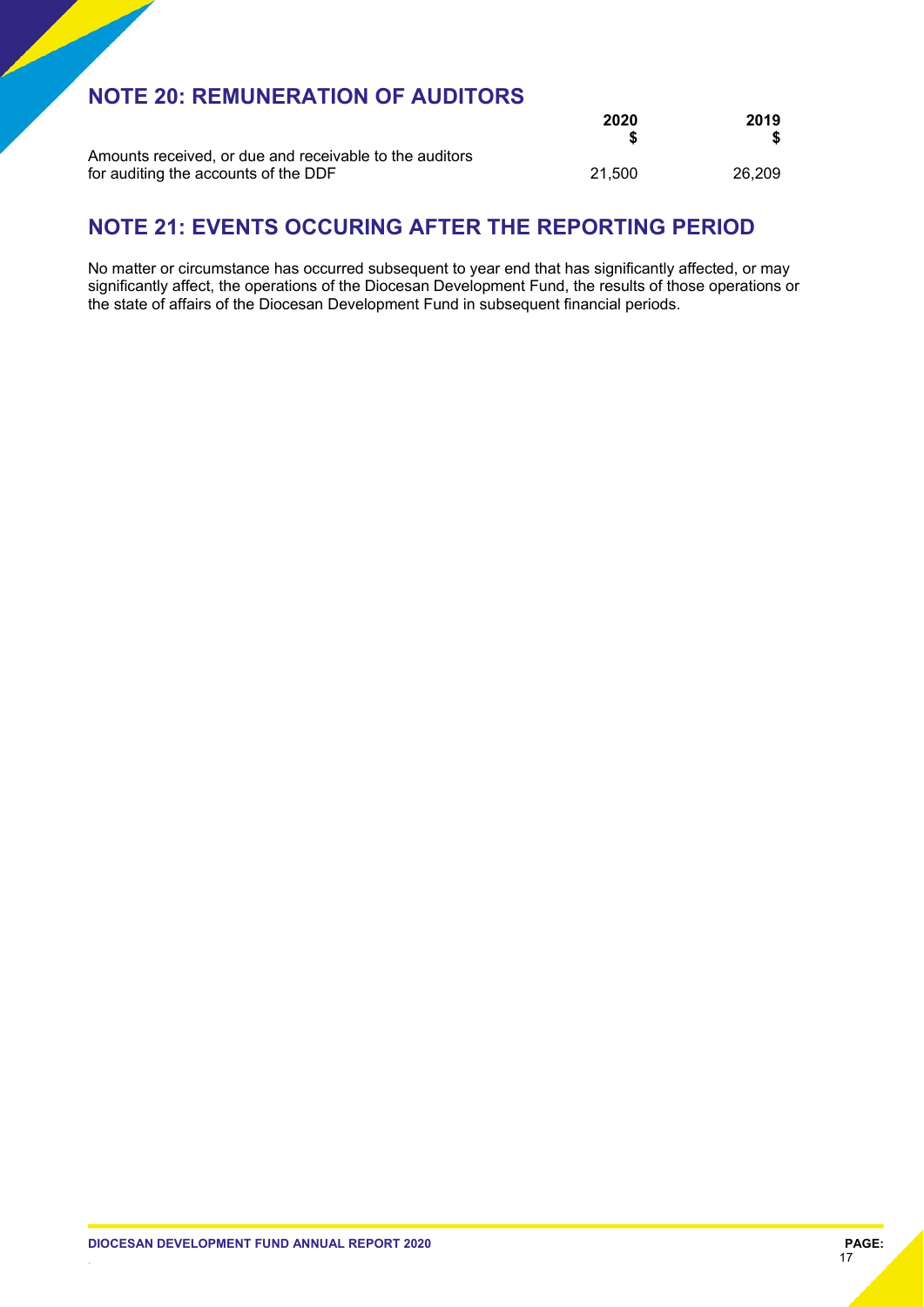# **DECLARATION OF THE DIRECTOR OF DIOCESAN SERVICES**

#### **FOR THE YEAR ENDED 31 DECEMBER 2020**

In the opinion of the Director of Diocesan Services:

(a) the financial report and notes set out on pages 3 to 17 are in accordance with the requirements of the Diocesan Finance Council and ASIC Corporations (Charitable Investment Fundraising) Instrument 2016/813, including to the extent described in note 2 of the report:

(i) complying with Accounting Standards - to the extent described in note 2 of the financial report

Disclosures and other mandatory professional reporting requirements, and

(ii) presents fairly a view of the entity's financial position as at 31 December 2020 and of its performance for the financial year ended on that date, and

(b) there are reasonable grounds to believe that the Fund will be able to pay its debts as and when they become due and payable.

This declaration is made by:

Mr Dean Smith Director of Diocesan Services

Dated this 28<sup>th</sup> day of April 2021.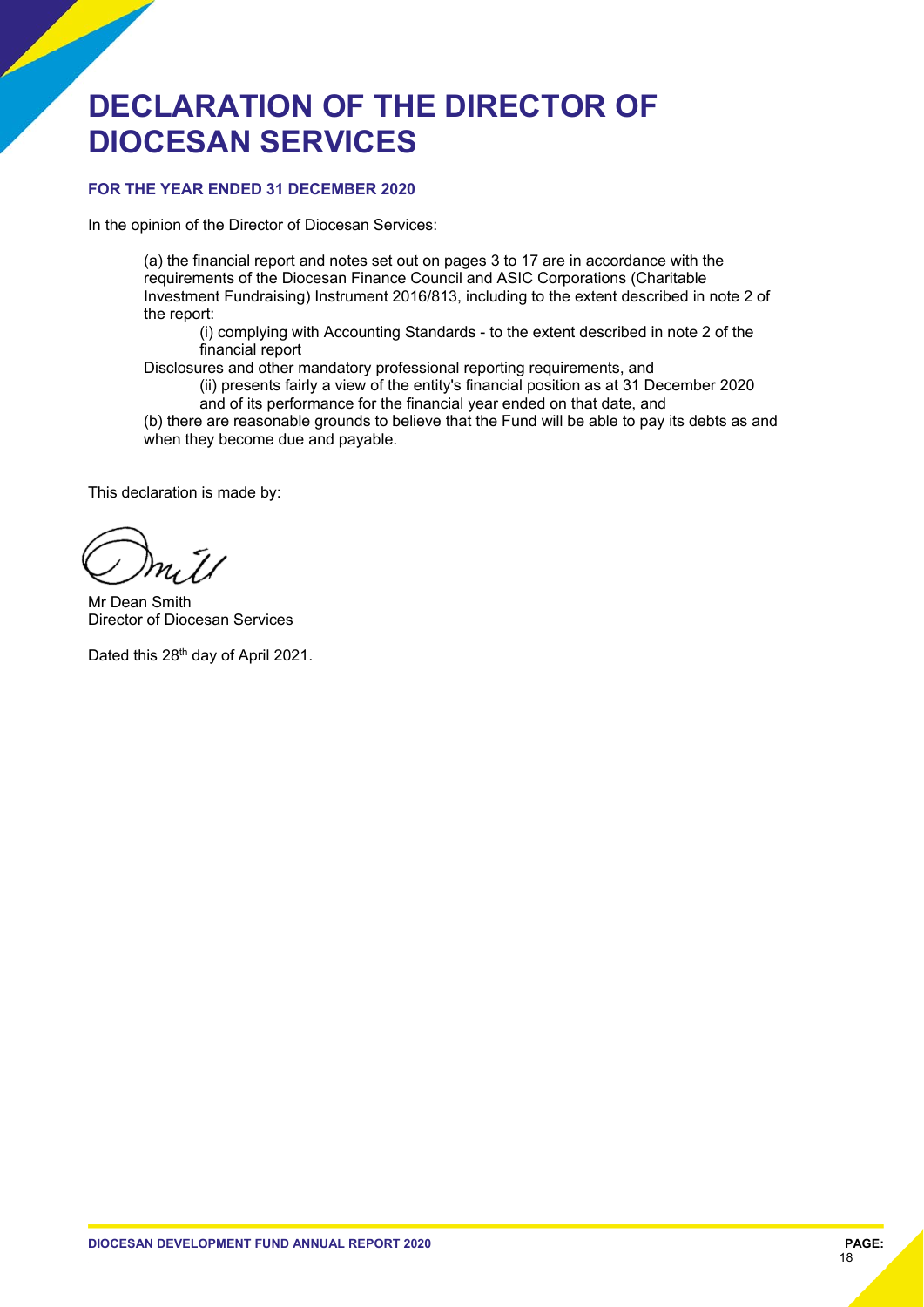

# Independent auditor's report

To the members of Diocesan Development Fund

#### Our opinion

In our opinion the accompanying financial report presents fairly, in all material respects, the financial position of Diocesan Development Fund (the Fund) as at 31 December 2020 and its financial performance and its cash flows for the year then ended in accordance with Australian Accounting Standards to the extent described in Note 2 of the financial report.

#### What we have audited

The financial report comprises:

- . the statement of financial position as at 31 December zozo
- . the statement of changes in equity for the year then ended
- . the statement of cash flows for the year then ended
- . the statement of profit or loss and other comprehensive income for the year then ended
- . the notes to the financial statements, which include significant accounting policies and other explanatory information
- the declaration of the director of Diocesan Services

#### **Basis for opinion**

We conducted our audit in accordance with Australian Auditing Standards. Our responsibilities under those standards are further described in the Auditor's responsibilities for the audit of the financial reporf section of our report.

We believe that the audit evidence we have obtained is sufficient and appropriate to provide a basis for our opinion.

#### Independence

We are independent of the Fund in accordance with the ethical requirements of the Accounting Professional & Ethical Standards Board's APES 110 Code of Ethics for Professional Accountants (including Independence Standards) (the Code) that are relevant to our audit of the financial report in Australia. We have also fulfilled our other ethical responsibilities in accordance with the Code.

#### Emphasis of matter - basis of accounting ond restriction on use

We draw attention to Note 2 in the financial report, which describes the basis of accounting. The financial report has been prepared to meet the requirements of ASIC Corporations (Charitable Investment Fundraising) Instrument zot6/8t9. As a result, the financial report may not be suitable for another purpose. Our report is intended solely for Diocesan Development Fund and its members for the purposes for which it is prepared and should not be used by parties other than Diocesan Development Fund and its members. Our opinion is not modified in respect of this matter.

PricewaterhouseCoopers, ABN 52 780 433 757 48o Queen Street, BRISBANE QLD 4ooo, GPO Box t5o, BRISBANE QLD 4oo1  $T: +61732575000$ ,  $F: +61732575999$ , www.pwc.com.au

Liability limited by a scheme approved under Professional Standards Legislation.